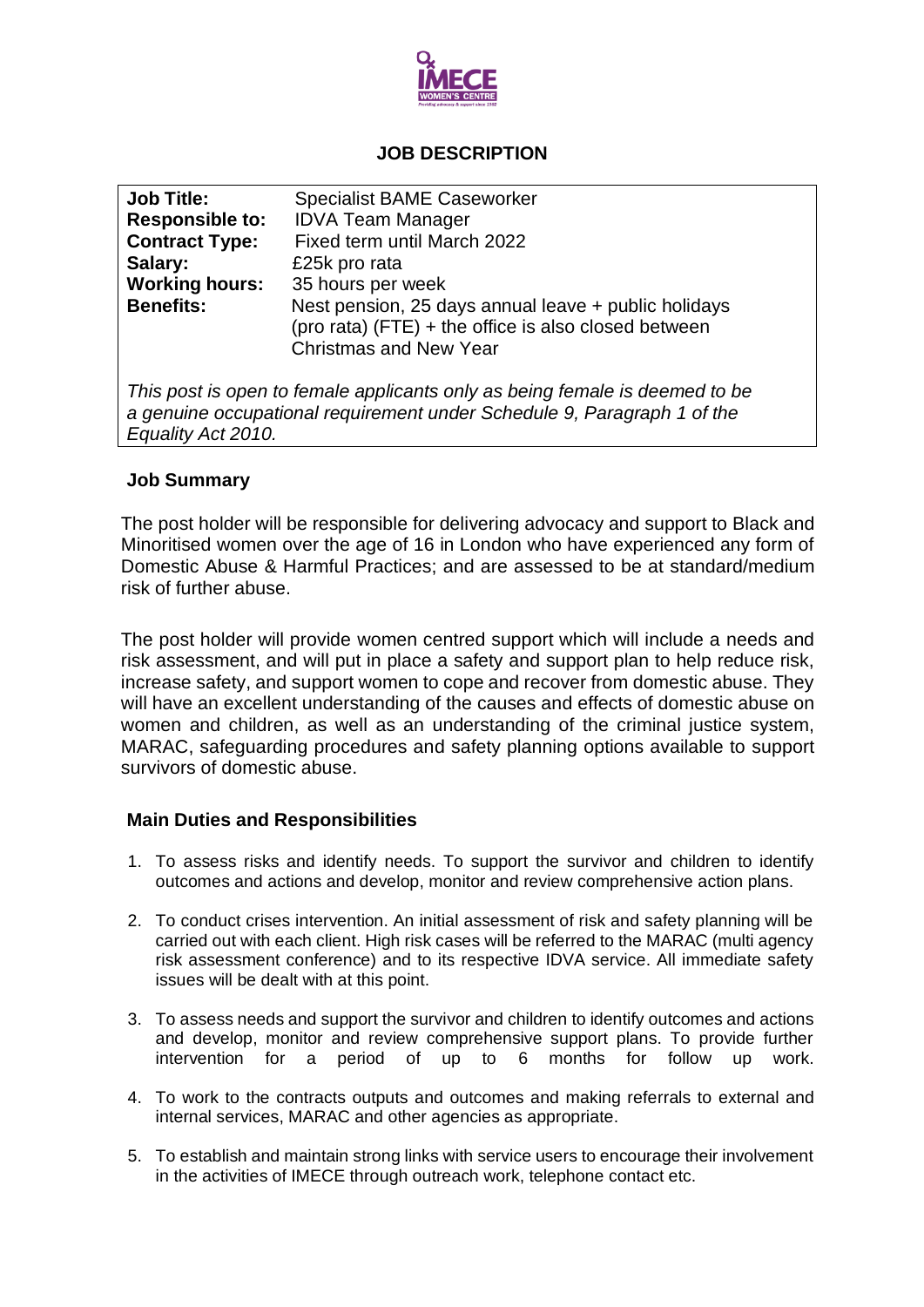- 6. To carry out drop-in advice and information services centrally and on an outreach basis
- 7. To carry out all follow up activity arising from the service.
- 8. To undertake telephone advice and information sessions as appropriate.
- 9. To maintain detailed knowledge of relevant areas of family law, destitute domestic violence concession, social welfare law, including benefits, housing, debt, employment, and immigration.
- 10. To liaise with a range of agencies to promote the interests of Black and minoritised women as it relates to their advice and information needs.
- 11. To ensure that Diversity and Equality is at the centre of the service and the service is responsive to and meets the needs of all women.
- 12. To promote and ensure compliance with IMECE Women's Centre's Diversity Policy and strategies; to value diversity and find innovative and creative ways of engaging with all sections of the local community.

# **Project Work**

- 1. To produce advertising and marketing material for the project as and when necessary
- 2. To actively facilitate user involvement in the service.
- 3. To set up and facilitate generic and specialist support groups for women who have experience domestic violence or sexual abuse.

### **Recording/ Monitoring/ Reporting**

- 1. To ensure all case recording meets quality standards to an external auditable standard. And to independently and confidently update a range of IT and paper systems, ensuring case files and data are continually maintained to a high professional standard and within required timescales.
- 2. Keep accurate, confidential case records
- 3. Collect and record statistics on client enquiries
- 4. To maintain monitoring and evaluation systems for the project
- 5. When necessary submit and present reports to IMECE's VAWG Team Manager
- 2. Attend project partnership meetings and present IMECE's work to other partners as and when required
- 3.
- 4. To liaise with other agencies, women's and community organisations in boroughs of London to set up satellite advice service with an aim of increasing access of women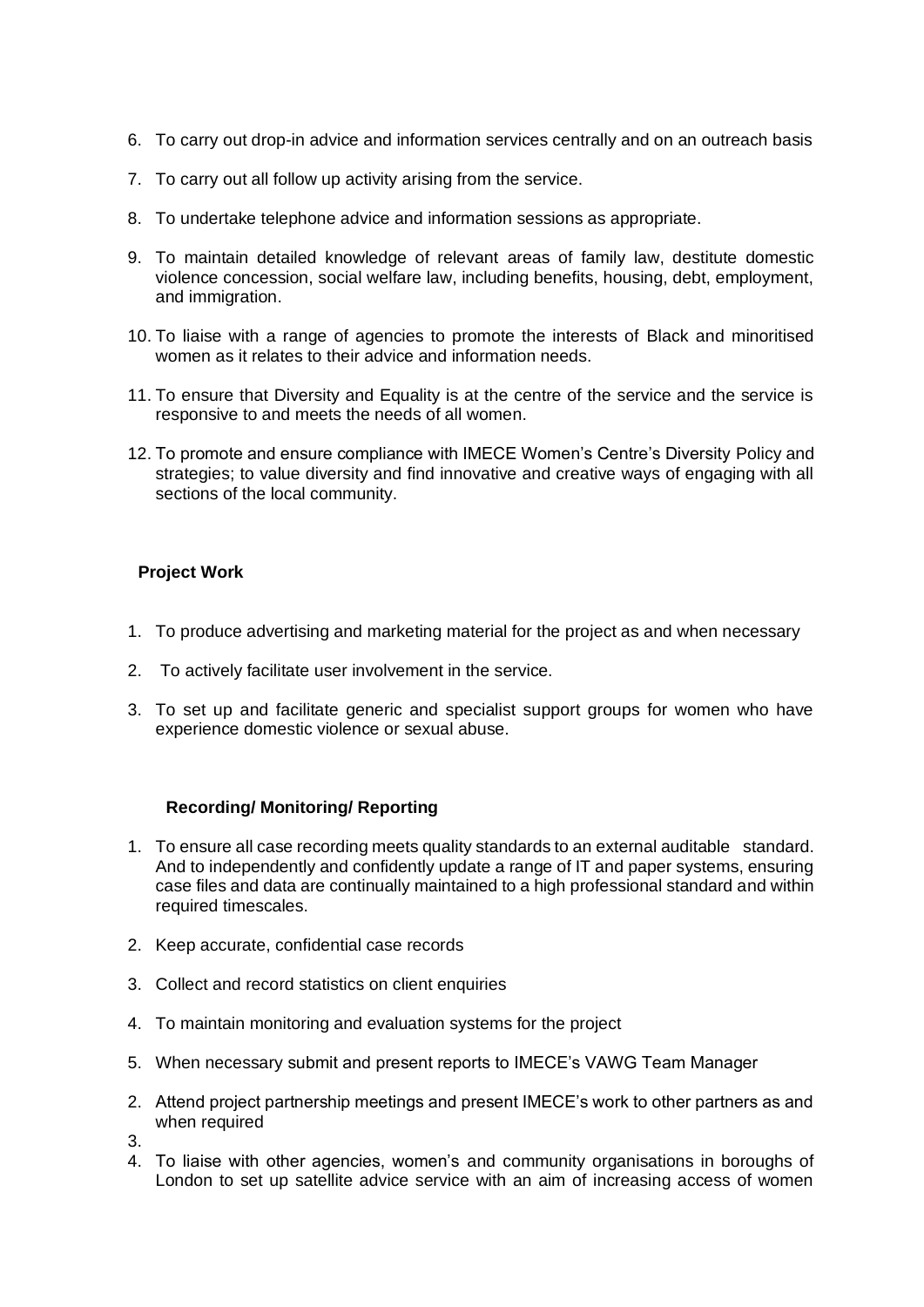living in those boroughs.

5. 6.

- 7. Training
- 8.
- 9. To deliver training to other professionals working in the field of violence against women, and if appropriate related fields to support their work
- 10.
- 11. To liaise with other agencies, statutory sector professionals, secondary schools to organise awareness raising sessions on the forms of DV i.e. Forced Marriage, Honour Based Violence and Female Genital Mutilation.

### **General Duties**

- 1. To liaise with a range of agencies to promote the interests of Black and Minoritised women as it relates to their advice and information needs.
- 2. To maintain detailed knowledge of relevant areas of family law, destitute domestic violence concession, social welfare law, including benefits, housing, debt, employment, and immigration.
- 3. To promote and ensure compliance with IMECE Women's Centre's Diversity Policy and strategies; to value diversity and equality of opportunities, and find innovative and creative ways of engaging with all sections of the local community.
- 4. Participate in supervision, training and meetings as required and work as a member of the team to ensure effective delivery of service and individual workplans.
- 5. Work across teams and undertake such other duties, appropriate to the grade and character of the work, as may reasonable be expected.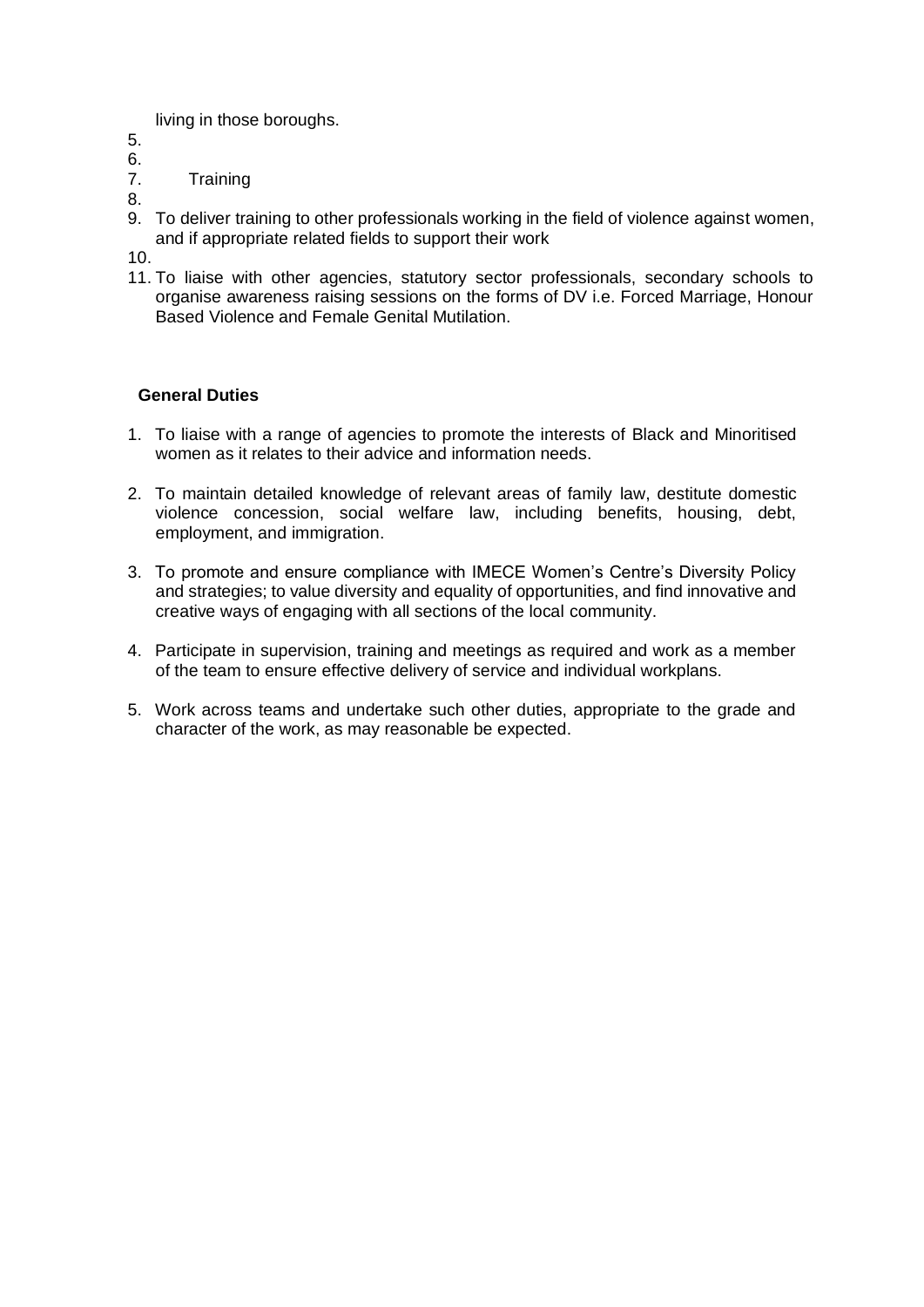# **PERSON SPECIFICATION**

 $A =$  Application Form  $I =$  Interview

| <b>EXPERIENCE</b>    |                                                                                                                                                                                                                                                                                                | Assessment<br>Method*                      | Application | Interview    |
|----------------------|------------------------------------------------------------------------------------------------------------------------------------------------------------------------------------------------------------------------------------------------------------------------------------------------|--------------------------------------------|-------------|--------------|
| <b>SPECIFICATION</b> |                                                                                                                                                                                                                                                                                                | <b>Essential</b><br>or<br><b>Desirable</b> |             |              |
| $\mathbf{1}$         | Must be BAME woman (Section 7.2 9e SDA 1975<br>applies). Desirable if can speak Turkish, Kirmanci or<br>Zazaki.                                                                                                                                                                                | D                                          | A           |              |
| 2 <sub>1</sub>       | A thorough understanding of the dynamics of<br>domestic violence and harmful practices and its<br>impact on women, children, families, and<br>communities.                                                                                                                                     | E                                          | A           |              |
| 3.                   | Knowledge of the issues facing women, children and<br>young people from Black and minoritised<br>communities (including Turkish, Kurdish and Cypriot<br>Turkish) affected by violence against women and<br>girls along with the ability to identify women's<br>individual and collective needs | Е                                          | A           | ı            |
| 4.                   | Relevant Homelessness, Housing Management or<br>Supported Housing qualification (NVQ, HNC) or<br>equivalent experience of working within a similar role<br>with knowledge of Housing legislation & welfare<br>benefit legislation                                                              | D                                          | A           | ı            |
| 5.                   | Experience of working respectfully with<br>individuals offering advice, guidance and support<br>on housing and tenancy related information                                                                                                                                                     | Е                                          | A           |              |
| 6.                   | An excellent understanding of the criminal justice<br>system and relevant legislation with particular regard<br>to legal and civil options, housing, benefits,<br>matrimonial and children                                                                                                     | D                                          | A           | Τ            |
| 7.                   | Non-judgemental, non-directive and anti-<br>discriminatory approach to empowering women                                                                                                                                                                                                        | Е                                          | A           | ı            |
| 8.                   | Ability to advocate within a multi-agency framework                                                                                                                                                                                                                                            | D                                          | A           | ı            |
| 9.                   | Experiencing of working within safeguarding<br>frameworks and a good knowledge of legal and<br>welfare issues relating to children and young people                                                                                                                                            | Е                                          | A           |              |
| 10.                  | Experience of working in partnership with other<br>agencies                                                                                                                                                                                                                                    | Е                                          | A           |              |
| 11.                  | An ability to manage, organise and prioritise own<br>workload and to work independently and as part of a                                                                                                                                                                                       | Е                                          | A           | $\mathbf{I}$ |